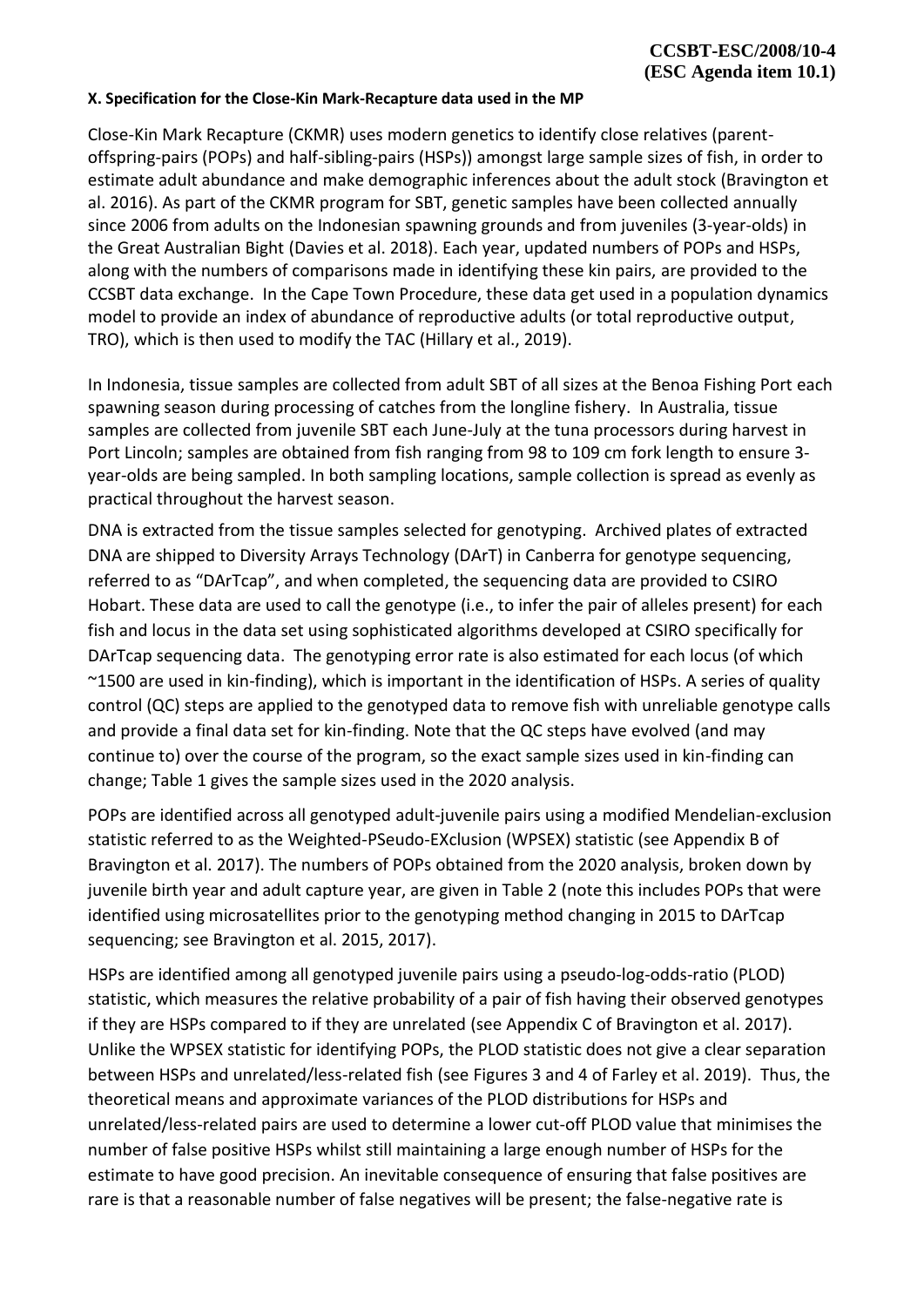## **CCSBT-ESC/2008/10-4 (ESC Agenda item 10.1)**

estimated using the expected PLOD distribution for HSPs, and is allowed for in modelling (Bravington et al. 2017). Note that the division between PLOD values for HSPs and more related fish (i.e., full-sibling-pairs) is clear. The numbers of high-confidence HSPs identified from the 2020 analysis, broken down by birth years of siblings, are given in Table 3.

**Table 1. Number of fish available for kin-finding analyses in 2020 after quality control checks. For the adults, samples were collected from Indonesia in the fishing season ending in the year shown (i.e., samples collected over the 2005/06 fishing season are referred to as year 2006).** 

| Year         | <b>Adults</b> | <b>Juveniles</b> |
|--------------|---------------|------------------|
| 2006         | 0             | 1317             |
| 2007         | 0             | 1325             |
| 2008         | 0             | 1356             |
| 2009         | 0             | 1347             |
| 2010         | 972           | 1315             |
| 2011         | 958           | 963              |
| 2012         | 536           | 876              |
| 2013         | 959           | 903              |
| 2014         | 922           | 899              |
| 2015         | 0             | 953              |
| 2016         | 951           | 854              |
| 2017         | 971           | 948              |
| 2018         | 700           | 777              |
| <b>Total</b> | 6969          | 13,833           |

**Table 2. Number of POPs identified in the 2020 analysis (including those identified using microsatellites; see Bravington et al. 2016) broken down by juvenile birth year (rows) and adult capture year (columns). Note: The exact number of POPs identified, and the total number of comparisons made, may vary between each year's analysis, as the entire updated data set is quality controlled and re-analysed.**

|      | 2006         | 2007           | 2008        | 2009           | 2010        | 2011         | 2012             | 2013         | 2014         | 2016           | 2017         | 2018           |
|------|--------------|----------------|-------------|----------------|-------------|--------------|------------------|--------------|--------------|----------------|--------------|----------------|
| 2002 | $\Omega$     | $\Omega$       | $\mathbf 0$ | $\mathbf 0$    | $\mathbf 0$ | <b>NA</b>    | <b>NA</b>        | <b>NA</b>    | <b>NA</b>    | <b>NA</b>      | <b>NA</b>    | <b>NA</b>      |
| 2003 | $\Omega$     | 5              | 1           | 2              | 0           | 0            | 0                | 1            | 0            | 1              | 0            | 0              |
| 2004 | $\mathbf{0}$ | $\overline{2}$ | $\mathbf 0$ | $\mathbf 0$    | 3           | $\mathbf 0$  | $\boldsymbol{0}$ | $\pmb{0}$    | 0            | 0              | 0            | 0              |
| 2005 | 1            | 4              | 5           | 4              | 1           | 0            | 0                | 1            | 2            | 0              | $\mathbf 0$  | 0              |
| 2006 | <b>NA</b>    | 4              | 3           | $\overline{2}$ | $\mathbf 0$ | $\mathbf 0$  | $\mathbf 0$      | $\mathbf 0$  | 0            | 0              | 0            | 0              |
| 2007 | <b>NA</b>    | ΝA             | 3           | 4              | 1           | 3            | $\overline{2}$   | $\mathbf 0$  | 2            | 0              | 1            | 0              |
| 2008 | <b>NA</b>    | <b>NA</b>      | <b>NA</b>   | <b>NA</b>      | $\mathbf 0$ | $\mathbf{1}$ | $\mathbf{1}$     | $\mathbf{1}$ | 0            | 0              | 0            | $\overline{2}$ |
| 2009 | <b>NA</b>    | <b>NA</b>      | <b>NA</b>   | <b>NA</b>      | 0           | 1            | $\mathbf{1}$     | $\mathbf{1}$ | 0            | 0              | 0            | 0              |
| 2010 | <b>NA</b>    | <b>NA</b>      | <b>NA</b>   | <b>NA</b>      | $\mathbf 0$ | $\mathbf 0$  | $\mathbf{1}$     | 4            | $\mathbf 0$  | $\overline{2}$ | 0            | 0              |
| 2011 | <b>NA</b>    | <b>NA</b>      | <b>NA</b>   | <b>NA</b>      | 0           | $\mathbf 0$  | $\mathbf{1}$     | 2            | 1            | 2              | $\mathbf 0$  | 0              |
| 2012 | <b>NA</b>    | <b>NA</b>      | <b>NA</b>   | <b>NA</b>      | $\mathbf 0$ | $\mathbf 0$  | $\mathbf 0$      | $\mathbf{1}$ | $\mathbf{1}$ | 0              | $\mathbf 0$  | $\mathbf{1}$   |
| 2013 | <b>NA</b>    | <b>NA</b>      | <b>NA</b>   | <b>NA</b>      | 0           | 0            | 0                | 0            | 0            | 1              | 1            | 3              |
| 2014 | <b>NA</b>    | <b>NA</b>      | <b>NA</b>   | <b>NA</b>      | $\mathbf 0$ | $\mathbf 0$  | $\mathbf 0$      | $\mathbf 0$  | $\mathbf 0$  | 0              | $\mathbf{1}$ | 0              |
| 2015 | <b>NA</b>    | <b>NA</b>      | NA          | NA             | 0           | 0            | 0                | 0            | 0            | 1              | 0            | 0              |